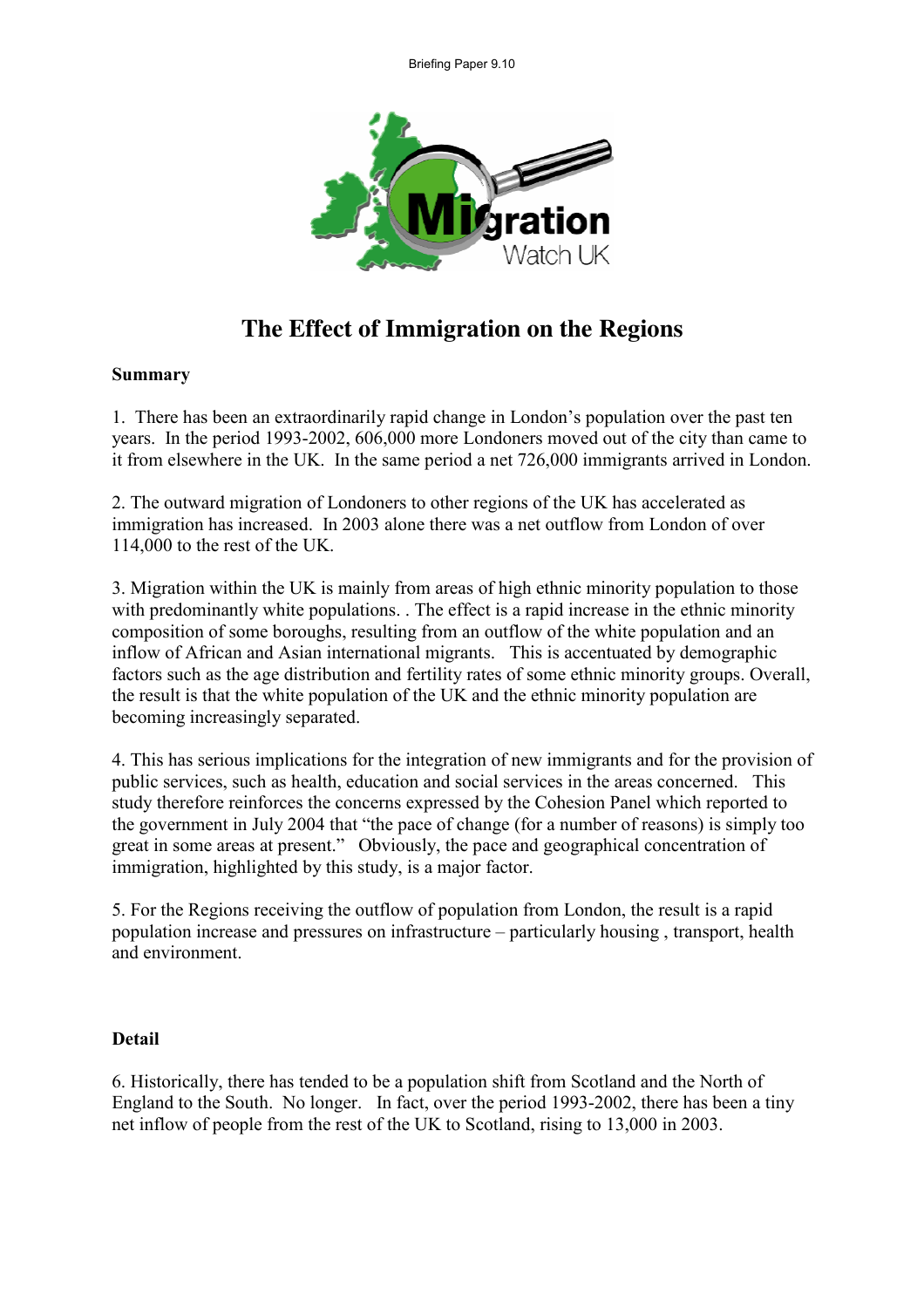7. The main movement of people within the UK has been from London to other parts of Southern and Eastern England as the following map shows<sup>1</sup>. People have also moved out of the North East, North West and the West Midlands.



Internal migration 1993-2002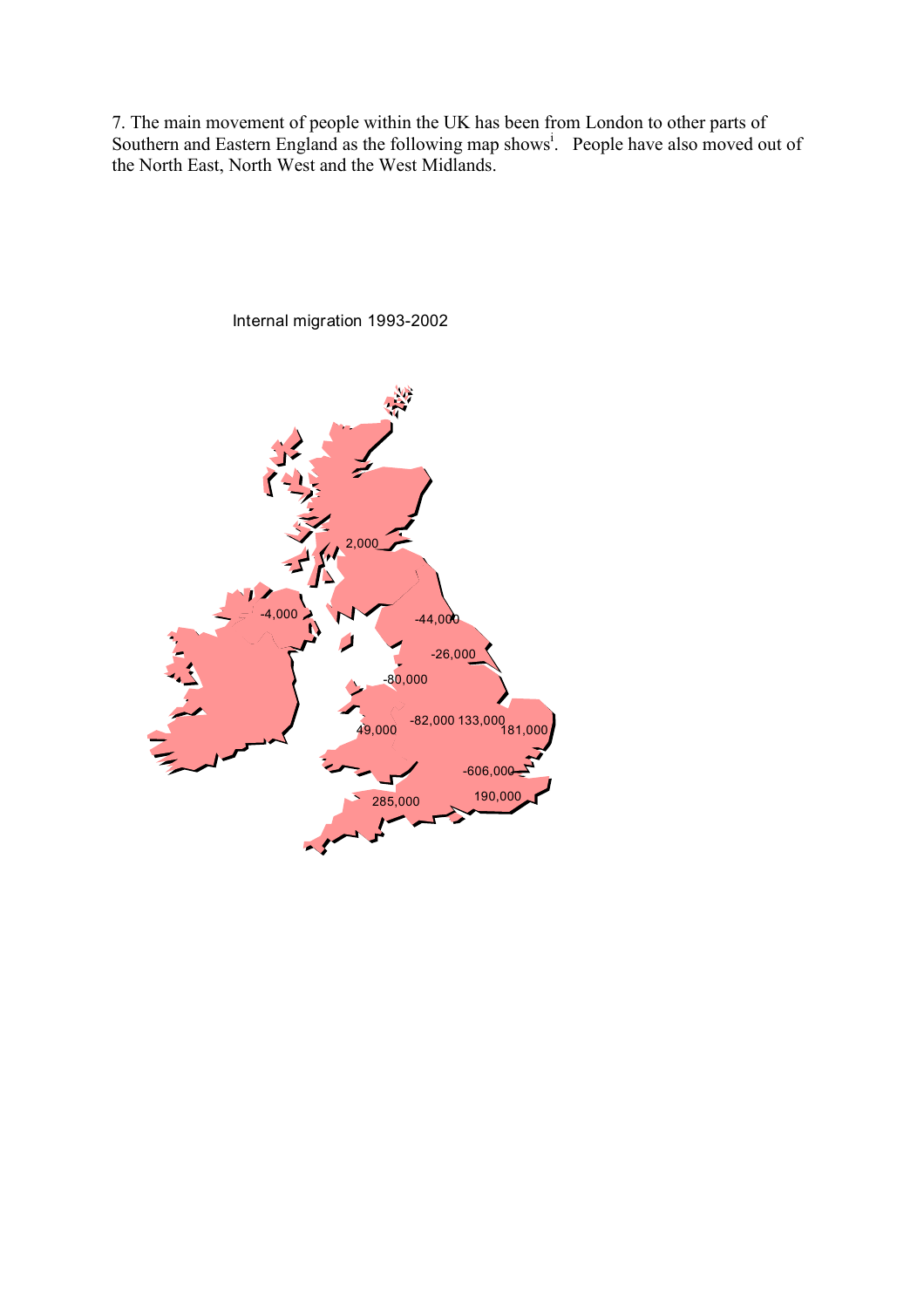8. In contrast international migration flows have been primarily to the areas which have high existing ethnic minority populations. The following map shows the destination of international migrants to/from Scotland, Wales and Northern Ireland and the English Regions for the 10 year period 1993-2002 inclusive<sup>ii</sup>. As can be seen there have been small net outflows of people from Scotland and Northern Ireland. London has been the destination of the majority of immigrants with almost three-quarters of a million net immigrants arriving during the period. There have also been net inflows to the other English regions and to Wales. The smallest net flows have been to the South West and to the North East regions which have the smallest ethnic minority populations.<sup>iii</sup>



International migration 1993-2002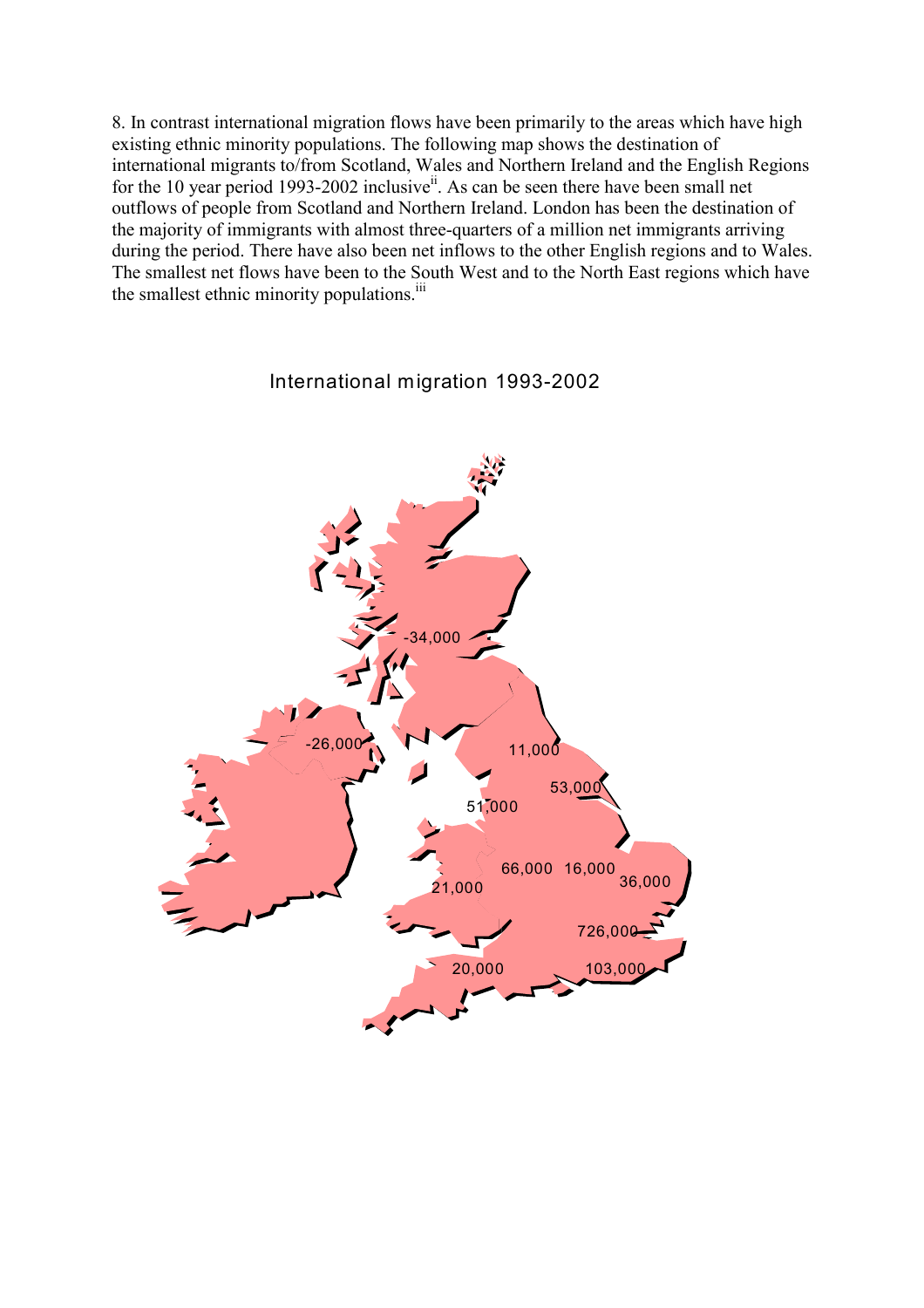9. Immigration is, of course, not the only determinant of the inter-regional migration flows. For many years there has been a movement of people from the industrial parts of the UK to the less densely populated, less urbanised areas. However, this movement has accelerated as the pace of international immigration has accelerated in the last few years as the following chart for London demonstrates<sup>iv</sup>. (Negative numbers illustrate net migration out of London and positive numbers net migration into London).



10. An analysis of data for mid-1999 to mid-2003<sup> $v$ </sup> by age groups of migrants shows that, in this 4 year period, there was a net outflow of nearly 150,000 people from London to the rest of the UK in the 25 to 44 age group. There was also a net outflow of about 125,000 children aged under 16. This suggests that young couples with children, or wanting to start a family, seek to move away from London. Anecdotal evidence suggests that one of the considerations may be education which, with the large concentrations of ethnic minority children in some London boroughs (many of whom have parents who have recently arrived in the UK), may be a cause of concern. Whatever the reasons, the movement of so many people of this age group from London is a major problem. Established families are the bedrock of a stable society. 150,000 people represents about 6% of the 25 to 44 age group leaving London in just 4 years. A second issue is that many of this group will continue to work in London contributing to the rise in commuting. According to the Prime Minister's Strategy Unit commuting is expected to rise by 10% to 20% from 2003 to 2010.<sup>vi</sup>

11. The following chart shows the net movements of people by age to/from London over the 4 years from mid-1999 to mid-2003. (Negative numbers represent movements from London).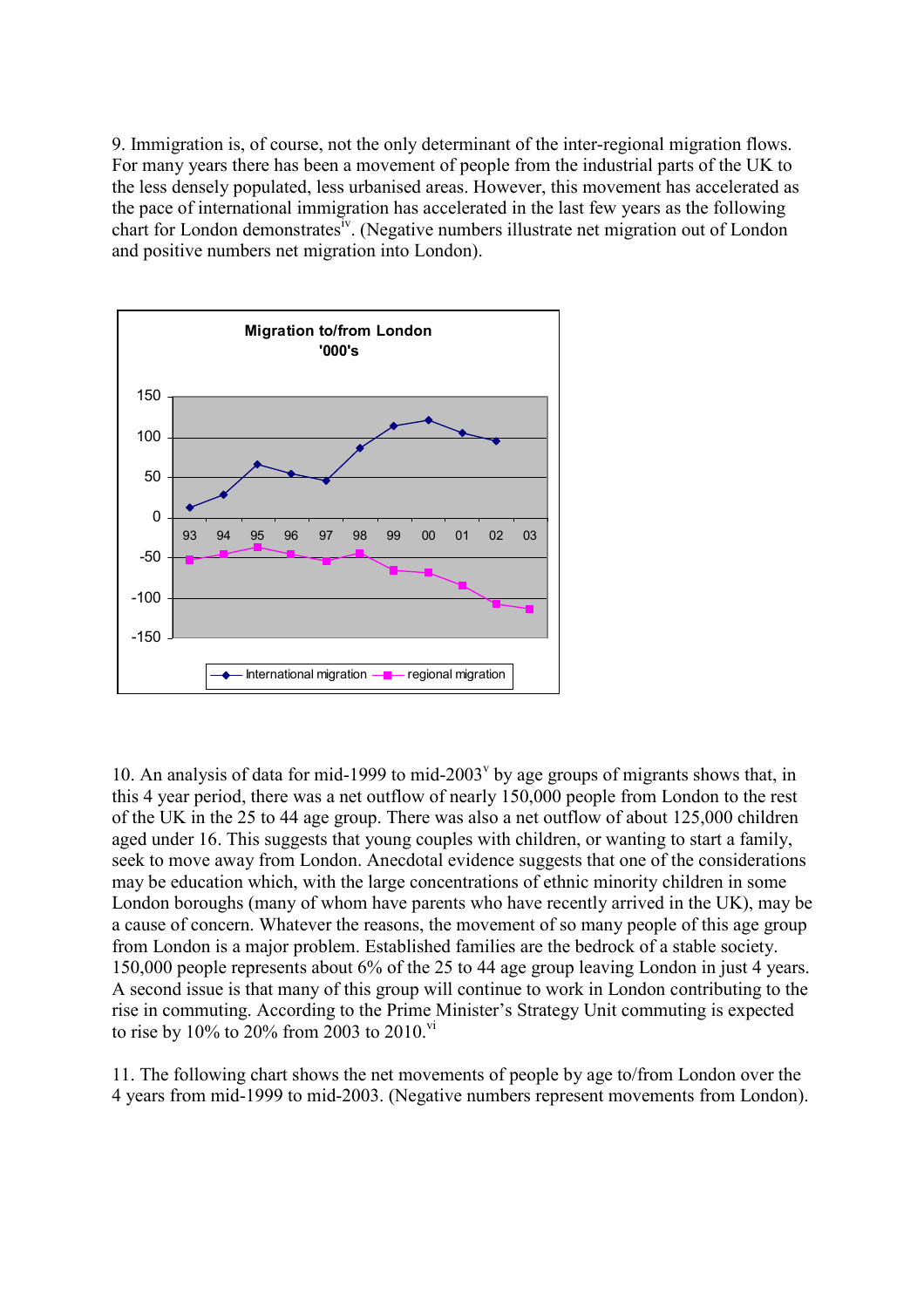

12. Migration from London to the rest of the UK is generally highest for those London boroughs which have the highest ethnic minority populations as the following chart shows<sup>vii</sup>.



13. The two boroughs with the highest net outflow of population to the rest of the UK are Brent and Newham respectively. In the case of Brent, the white population has fallen from 136,600 (58% of the population) in 1991 to 122,400 (46% of the population) in 2001. In the case of Newham, the white population has fallen from 124,100 (58% of the population) in 1991 to 99,300 (41% of the population) in 2001<sup>viii</sup>. The changes are partly caused by demographic factors (higher birth rates in some ethnic minority communities and a younger age profile) but they also result from the increasingly large flows of international immigrants,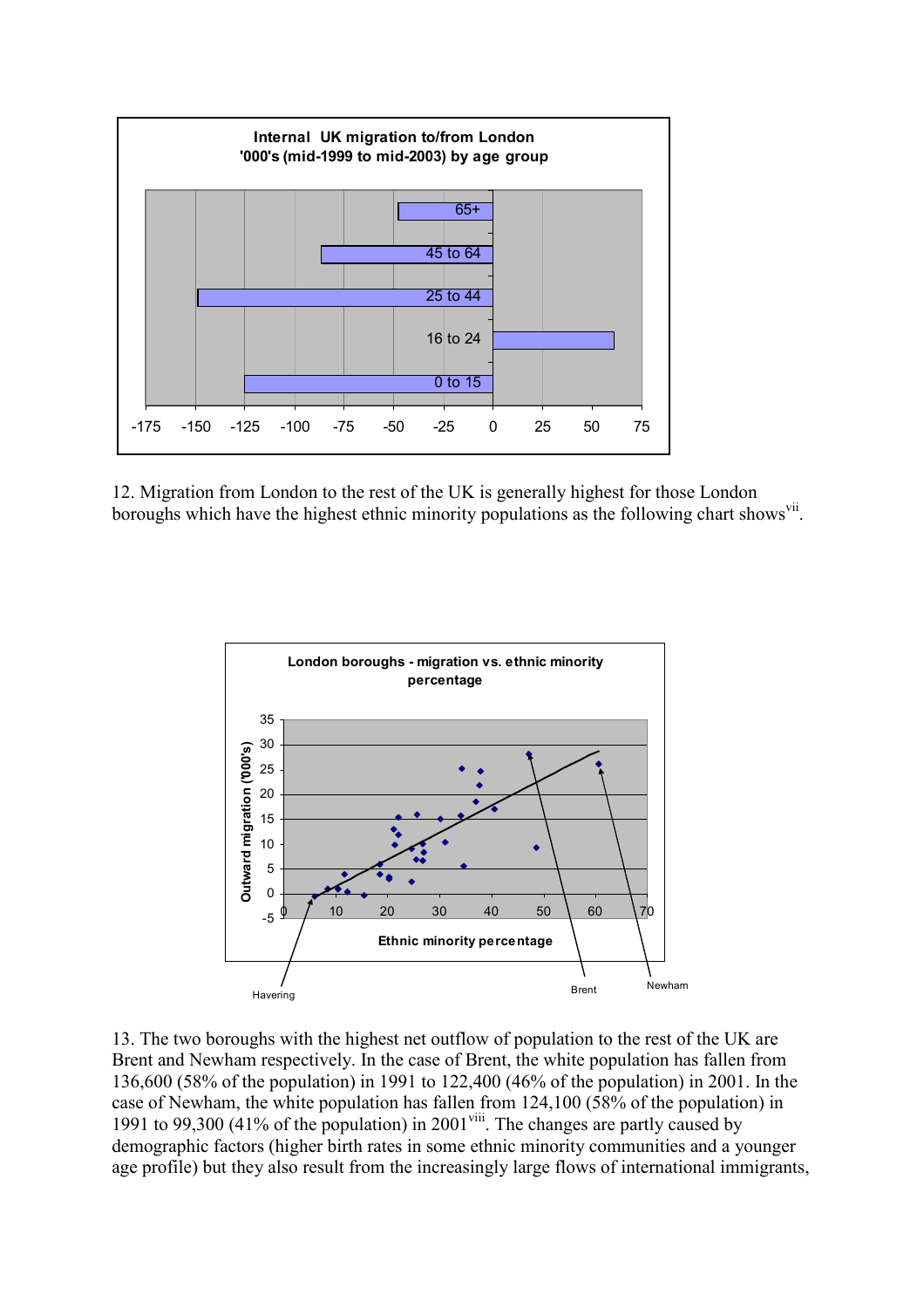from Asia and Africa, into London and the resulting high flows of migrants from these boroughs to the rest of the UK. This has the effect of increasing the concentration of ethnic groups in particular areas, making integration more difficult. In contrast, in Havering internal UK migration into and out of the borough is virtually in balance and the borough remained predominantly (nearly 96%) white in 2001 – a small change on 1991 when it was about 97% white.

14. In the four Regions, South-West, South-East, East and East Midlands, which have seen the largest net inflows of internal migrants over the past 10 years, the population increase has been driven primarily by this migration. The following chart shows the relative importance of the 2 factors which drive population change: natural increases, i.e. the difference between births and deaths, and migration (both internal and international).<sup>ix</sup> As demonstrated in paragraphs 7 and 8 this is largely internal migration.



15. With the exception of the South-East nearly all the migration component is internal movements of people from the rest of the UK to these Regions. Its effect is to rapidly increase the Regions' populations. The population of the South-West Region has, for instance, increased by 5.6% between 1993 and 2003<sup>x</sup>. It would have declined slightly if there had been no migration. One of the main impacts is, of course, on the need for new housing – population increase together with the move to smaller households size is a key driver of housing demand.

16. The overall impact of these internal and international flows of people has been to rapidly increase the minority ethnic population of those regions which had a large ethnic minority population in 1991. In contrast the white population of these regions has declined. The regions which have seen an increase in the white ethnic group between the 1991 and 2001 censuses were those which had, and have, a small minority ethnic minority population. (The exception to this is the North-East region which has seen an overall reduction in its population). The following graph shows the approximate changes in population in the English regions between the two censuses $x_i$ .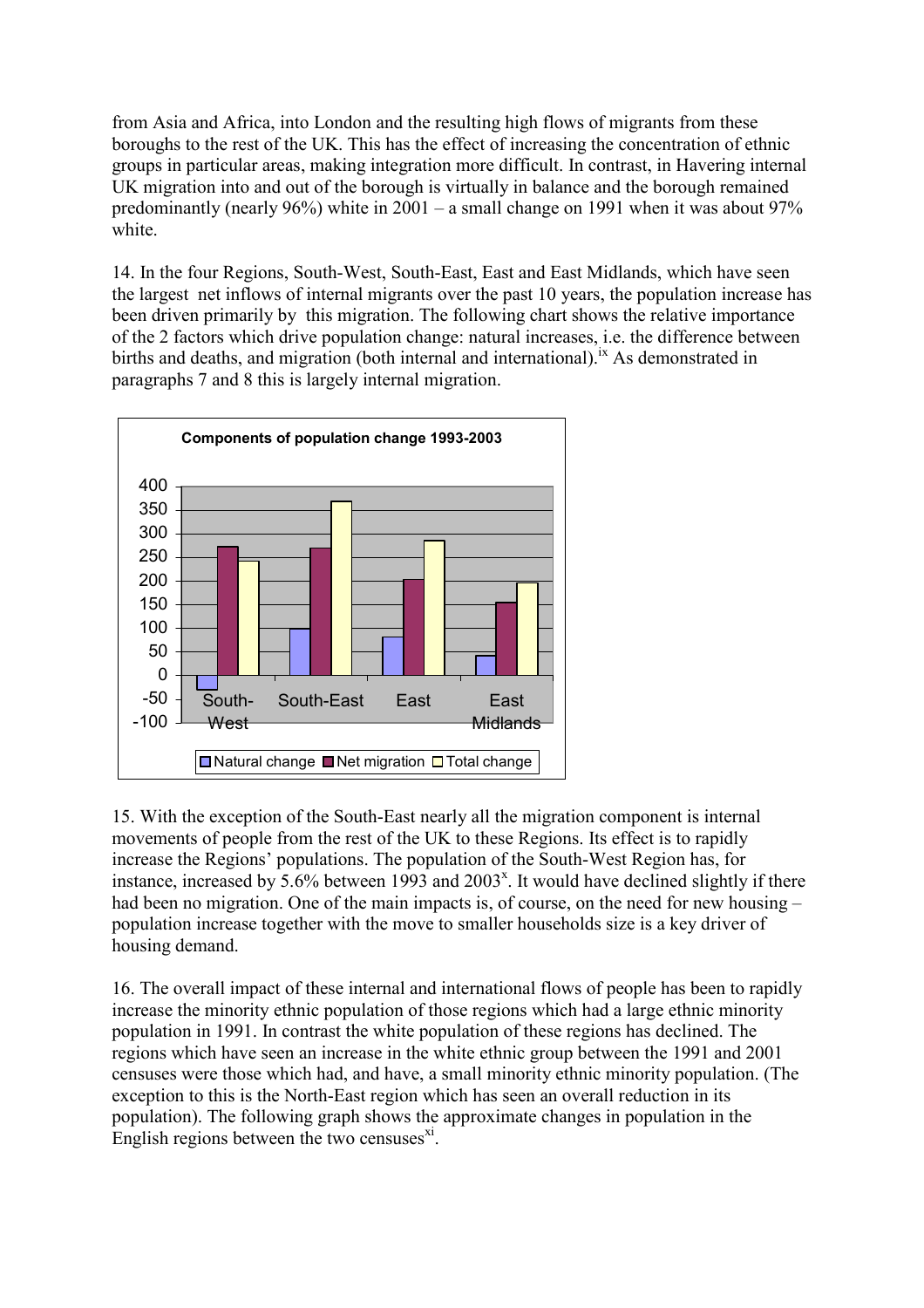

## **Conclusion**

16. The pace of inter-Regional migration, which is principally from London to the South-West, South-East, East and East Midlands Regions, is accelerating in line with the acceleration in the pace of international migration. Most international migrants head to London.

17. In the London boroughs there is a correlation between the rate at which the existing population is leaving the borough and the size of the ethnic minority population. In contrast the areas of the country which are receiving internal migrants are predominantly white. The effect is a rapid increase in the ethic minority composition of some boroughs, resulting from an outflow of the white population, an inflow of African and Asian international migrants and the demographic factors of age distribution and fertility rates of some ethnic minority groups. There seems to be a similar pattern in the Manchester and Birmingham areas. Overall the result is that the white population of the UK and the ethnic minority population are becoming increasingly separated.

18. The rate at which this change is taking place greatly exacerbates the difficulties of integrating immigrants into the culture of the United Kingdom. It also places enormous stress on housing, education, health and social services in immigrant areas. Meanwhile, the South-West, East, South-East and East Midlands regions are having to expand rapidly to cater for